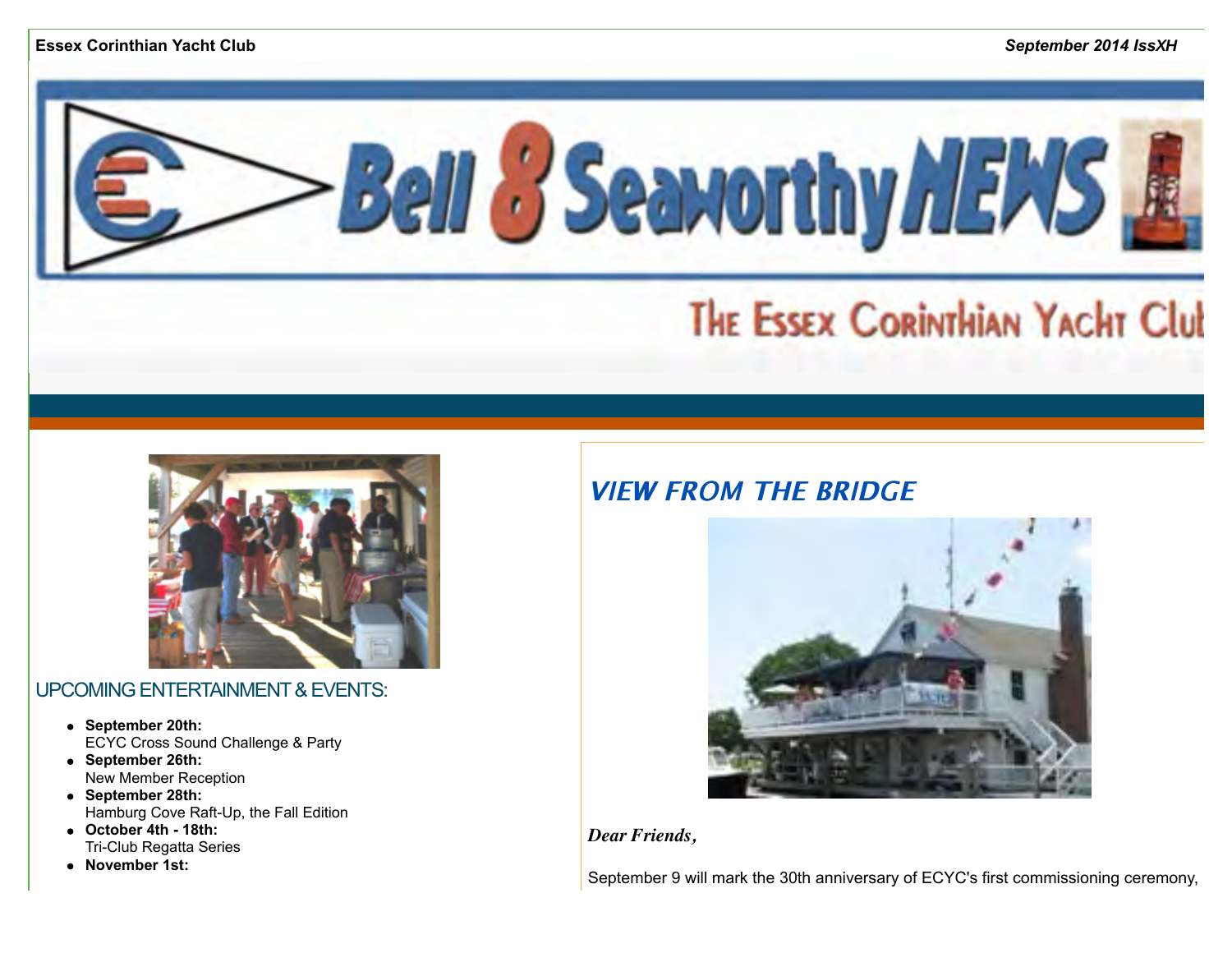Commodores' Gala & 30th Anniversary Celebration

*Refer to our event calendar on our website at [www.essexcorinthian.org](http://r20.rs6.net/tn.jsp?e=001RNYBZjcC5Wpx7TGIhtCMEf30X1HBmINZKCpInLdwx3GRVXogPSz0DO3IeVPcouwYg0zcKL4m6xSMf4bVuv7GVrLkiMBnk8Y93QP942ddjOy052YB3A3LiA==) for event details!*

# OFFSHORE UPDATE

*Did someone just say "oh, my, Labor Day has come and gone, and the season is over"? No way! Not at ECYC, we are just gathering momentum for the fall season, usually the best time for cruising and racing in these parts. We have a lot more planned until we have to concede our playing field to colder weather...* 

#### *Ideal 18s*



Ideal 18 racing has taken over the river, Fall Frostbiting will start soon. Please contact Fleet Captain Jon Gibbs for crew assignments!

As you know, ECYC is now the proud owner of a third Ideal 18, and we are continuing our fund drive to offset the cost of ownership. You should have received a pledge form in the mail, if not, please contact Elaine for details.

The Ideal 18s are a great element of our boating tradition, and are a lot of fun. They teach new skills even to accomplished "big boat" sailors. Anyone interested in trying their hand on the tiller, contact

Jon, Cindy or Ed for details and opportunities to experience these small agile boats.

Please remember that in order to use ECYC's Ideal 18s, you must be approved by the Fleet Captain or one of the authorized club members (Ed Birch, Cindy Gibbs). Please also be advised that there is no smoking or alcohol consumption permitted while on the docks or sailing our boats!

### *Leukemia Cup Regatta Recap*



Race Committee Chair Terry Stewart has a more detailed recap for you below, I simply want to express my sincerest thanks to everyone who participated in the **Leukemia Cup Regatta**, donated to the fund drive and auction, and came to the post-race party to support the ECYC teams! It has been a great experience, and I hope that I can count on your support again in the 2015 edition of this event,

accomplishing the best of two worlds - doing good and enjoying our favorite sport!

which occurred in our present location, in 1984. I'm delighted to have the opportunity to serve the club during this period. During these thirty years, the club has been through many adaptations and no doubt the next thirty will bring myriad new challenges and opportunities for excellence. The constant that has defined ECYC over the years is our collective commitment to the mission of providing "...a facility and environment of good fellowship for active yachtsman (and women) at a modest price". This simple mission, absent of pretense, is what defines our club and remains most relevant as we think about our future.



*Commodore Brewer and Captain Duncan Syme aboard the Topsail Schooner (T/T Aethereus) in Coecles Harbor*

As I have been on several occasions during my time on the bridge, I was reminded this month of the lasting effects of the wake that we leave whenever and where ever we sail under the ECYC burgee.

Near and far, I've had the pleasure of meeting yachtsmen and women who have had a prideful memory or kind word to share about people or an event from our club's past. Sometimes it's a story from last week and sometimes it's a recollection about a cruise, weather mark rounding, beach party, fouled spinnaker, toppling rig, foul current, rule 69 infraction, or another adventure from many years ago. Regardless of the anecdote, the takeaway point for me has been that the length of our club's reach into the yachting community is long. Nearly all of these encounters have reinforced the pride that we feel in our club and the present value of our mission. Where ever your travels take you, onshore or off, to the grocery store or around the buoys, be mindful of the wake you're leaving

behind the ECYC burgee. When the story is re-told years later, make sure it will reflect positively on our club.

August was, indeed, an active month for ECYC on and off the water. Our members represented the club in the Mason's Island, Ram Island and Fishers Island competitions (the Island Series), the Sam Wehterill Overnight Race, the friendly Round the Buoys regatta and the summer dinghy series. Members also enjoyed excellent cruising to Block Island, Newport,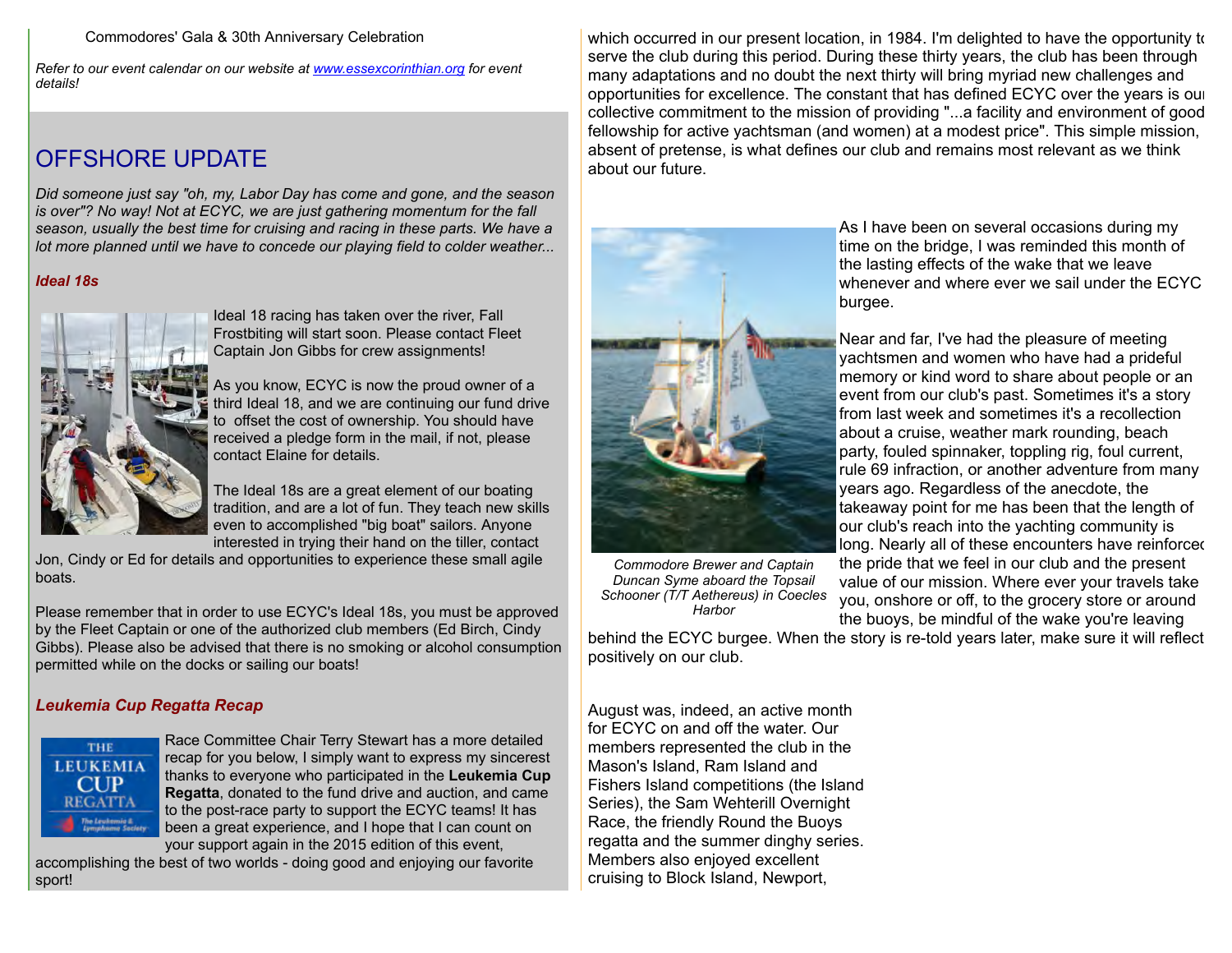Fundraising will continue through November 1st, so if you thought you were too late, there is still a chance to donate to a team at www.leukemiacup.org/ct!

#### *Cross-Sound Challenge on September 20th*

Only a couple of weeks left until our own, ECSA-sanctioned **Cross-Sound Challenge on September 20th!**

The excitement is building as entries are arriving and we are beginning to build a nice field of competitors!

**NOR, entry form and other information are now online at our "Racing" page.** We have started to promote this regatta among our neighboring yacht clubs.

This year it is a **full-fledged points race** and we are hoping to attract a wide variety of competitive sailors.

#### *EVERYONE IS INVITED TO THE PARTY!*

**You do not have to be a crew member or sailor to attend the party!** Everyone is invited. You can download the entry form on our webpage and simply fill out the "No. of Party Tickets" section and submit it to Elaine at the office. Party tickets are \$15 per person, and include food and drinks.

We are also selling **long-sleeved event t-shirts** at \$20 for sizes M through XL, and \$22 for XXL. A sample is displayed at the Ship's Store! You can help us plan by ordering your shirt in advance.

Details and order form are online on our "Cross Sound Challenge" page! *[http://www.essexcorinthian.org/ecyc-cross-sound-challenge.html](http://r20.rs6.net/tn.jsp?e=001RNYBZjcC5Wpx7TGIhtCMEf30X1HBmINZKCpInLdwx3GRVXogPSz0DO3IeVPcouwYg0zcKL4m6xSMf4bVuv7GVrLkiMBnk8Y93QP942ddjOxwd56S-w2hMBid2dw4cZDCKhJQhr8lZNLMbVZdgFCBW_MMBQyaC0TN)*

*Thank you to everyone who has stepped up to the plate to help us turn our events into the best along the River!* 

**Ruth Emblin**Rear Commodore





Padanarum, Fishers Island and destinations in and around Gardiner's Bay. The Leukemia Cup Regatta, benefiting the LLS, became another stellar example of our members leaving good will in our club's collective wake. We are all very proud of Team Tartuca (Peter and Ruth Emblin), who took the highest prize and honor of the Leukemia Cup this year - that of raising the most funds of all participating teams in the event. Congratulations!

*New Ideal 18 Pledge* 



*ECYC members at the EYC Rum Challenge*

*Update:* 



Very happy to report that the fundraiser for the 3rd Ideal in our fleet is going really well. With thanks to the many contributors (and special thanks to the handful of members who have been very generous), we are nearing our first goal of raising the purchase price of \$11,000. Another \$3,000 or so will put us over the top on the purchase and put a little extra into a fund dedicated to maintenance of the fleet. If you have not sent in a pledge, please consider doing so soon! The presently nameless new Ideal is in the water and actively participating in the summer dinghy series. If you have a suggestion

*Tartuca's crew at the Leukemia Cup with National LCR Chairman Gary Jobson*

for a name for new the boat to compliment Nautilus and Dragonfly, please jot it down and return it to Elaine when sending in your next monthly remittance. We'll review all suggestions and announce the winning name and winning namer.

*Cross Sound Challenge:*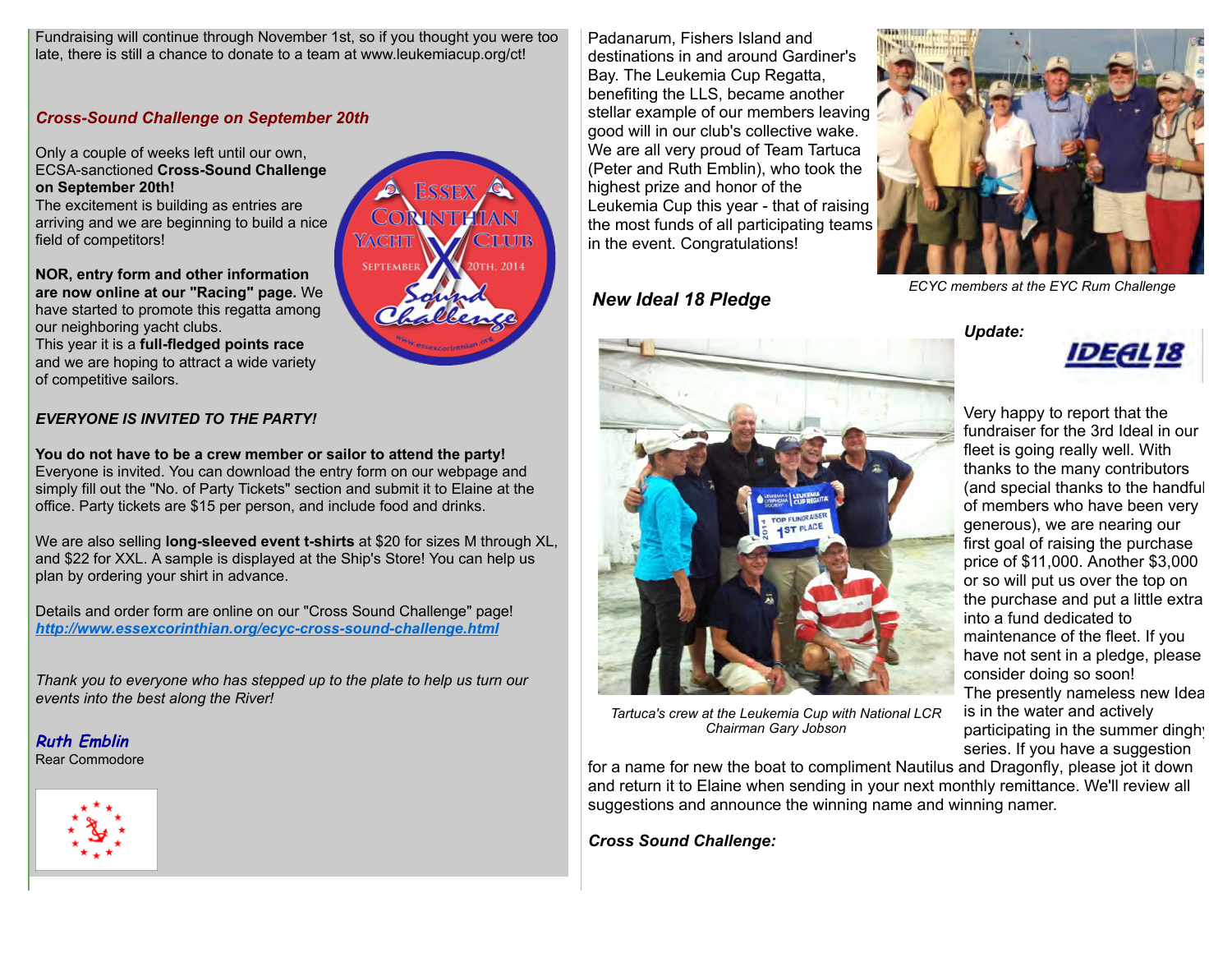### *Waterfront:*

### **Ladies' Sailing Class Recap**

The ladies' sailing classes were a great success in both June and July! We had favorable winds, and everyone enjoyed our post sailing "get-togethers"! Everyone improved their skills and became confident in Ideal 18' sailing , docking etc! I look forward to next spring's classes and will be ready to start up in May, if there is interest!

Cheers,

**Cindy Gibbs** 

### **Ideal 18 Sailing & Racing**

Thank you to all the Ideal 18 sailors who competed in this spring's Frostbiting. Elaine will be billing you a share of of the spring registration fee. Fall Frostbiting is to start Oct. 5th and run through Nov. 30th. Let me know which dates you are able/unable to sail this fall, and think about who else from our membership may be interested and qualified to join a team.

Nautilus and "The New Boat" are rigged. Nautilus has been bottom cleaned but still needs race configuration.

Essex Yacht Club will be running their exclusive Championship series over the next few Tuesday and Thursday nights, so if anyone else is interested in some tune-up match racing of our own instead please let me know.

Interested sailors should email me at **[jongibbsarch@aol.com](mailto:jongibbsarch@aol.com)** .

### *Note:*

Members interested in sailing our Ideal 18s at other times need to be qualified by Ed Birch, Cindy Gibbs, or Tim Brewer. Please remember to sign out the boats, provide cell phone number, and have all aboard with you. Make sure you sign the waiver forms!

**Jon Gibbs** *Fleet Captain* 

# *ECYC Off-Shore Racing Update*

The "XSC" will be the premier on-water event for ECYC this year and we're working

hard to make it the best-run, best-attended and best-party event on the ECSA calendar! We will host the regatta Saturday, September 20th. The event will culminate in a blockbuster after-party that is open to all members and invited guests. Whether you are a sailor or non-sailor, put this date on your calendar. You will not want to miss this event as we celebrate our 30th year and defend our club's overall victory of last year!



### *Photos, Anecdotes, Memorabilia:*

Our Entertainment Committee is working on a special celebration to mark the Club's 30th year. We'll celebrate on November 1st, the date of the Commodores' Gala. We want the celebration to be all about you and your fellow club members! Toward that end, please help us by sharing old photographs, memorabilia and anecdotes with us for inclusion in the event. Any photos or memorabilia will be carefully handled and returned. You can share a story by phone message or email, or by telling your story to Cheryl Arndt or any BOG member. We want to hear from a wide cross section of our members - from the bridge club, to past commodores please, share your stories!

Make September a great month,

#### **Tim Brewer Commodore** Essex Corinthian Yacht Club



# *Galley News*

We hope you have been enjoying the special menus created by Chef Ed at The Corithian Cafe! We will continue posting menu updates at our website over the course of the year.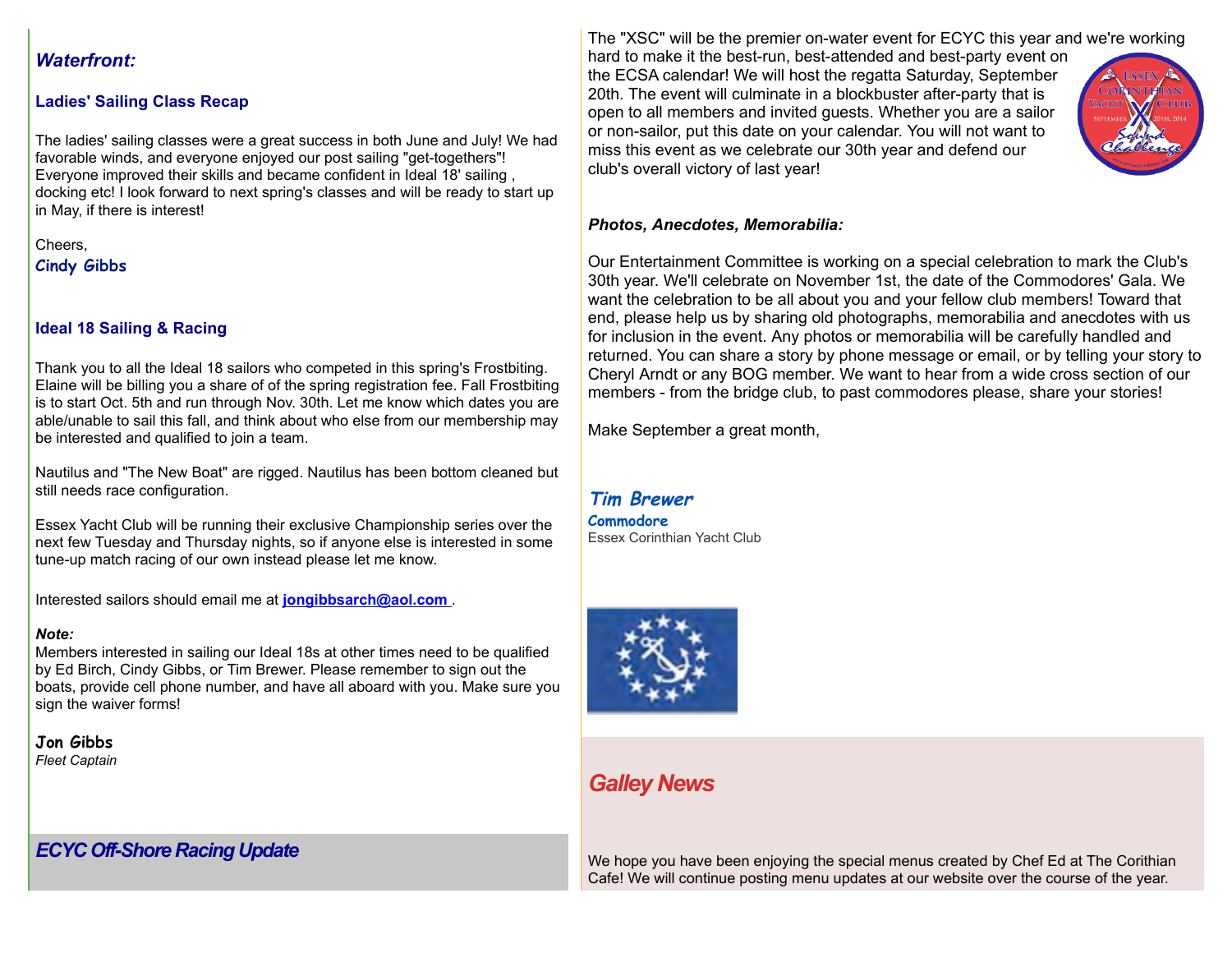#### Essex Corinthians have been very active on the regional racing circuit.

Bill St. John (IRISH LADY) has sailed in both the **Mason Island and Ram Island races** as part of the Island Cup Series. The final leg was the **Fishers Island Race** around Fishers Island on August 30th. While he did not place in the last race of this year, Bill has finished "in the money" for the series the past two years based on his combined results. Great job, Bill!

Past Commodore Jeff Going (CELEBRATION) took first in his class in the **Ram Island Race** for the second year in a row. Well Done, Jeff!

Past Commodore Jim Francis (FREE SPIRIT) sailed in the Essex Yacht Club's **Sam Wetherill Overnight Race**. The Wetherill Race, traditionally a race from Bell 8 around Block Island and back, used a new format this year. The race consisted of three marks where each crew could decide the order to round them. The marks were near Six Mile Reef, south of Westbrook; Valient Rock at The Race; and north of Gardiner's Island. Kudos to Jim who got the gun, and placed second on corrected time!

In no less a feat of seamanship, Brian Lachapelle, while normally an American Airlines 777 pilot. represented ECYC while piloting a Lazer in the **Round Shelter Island Race**. Brian completed the race in just over 4 hours. In addition to handling challenging conditions of wind and current, Brian also had to



manage his borrowed Lazer's deck separating from the hull on the last leg of the race! Unfazed, Brian drove to the finish!

#### **2014 Leukemia Cup:**

ECYC was well represented at this year's Leukemia Cup Regatta held off Duck Island on August 23rd. Thanks to the leadership and inspiration of Rear Commodore Ruth Emblin, 35 boats sailed in the race and raised over \$65,000 for Leukemia and Lymphoma research. Leading the way was TEAM TARTUCA who was the leading team with over \$8,500 raised. Commodore Tim Brewer and his crew on TESORO also sailed making the ECYC table at the post race party one of the largest!

### **2014 Rum Challenge:**

Sad to say there was not much of a "challenge" this year as there was complete lack of wind, causing all racing to be regrettably cancelled, which kept Team Tartuca's championship status intact. That did not stop sailors from enjoying a great post race party at EYC. While no race trophies were award, Past Commodore Terry Stewart won a \$250 West Marine Gift Certificate and Past Commodore Jeff Going won a giant bottle of Gosling's Rum Special Reserve. Our thanks to the Essex Yacht Club for making the best out of challenging conditions.

### **Round the Buoys (RTB) Racing Series:**

We held our third and final RTB race with EYC on August 24th. Four boats from

Check back often to see what is new[: www.essexcorinthian.org/Dining.html](http://r20.rs6.net/tn.jsp?e=001RNYBZjcC5Wpx7TGIhtCMEf30X1HBmINZKCpInLdwx3GRVXogPSz0DO3IeVPcouwYg0zcKL4m6xSMf4bVuv7GVrLkiMBnk8Y93QP942ddjOxNl3vPQvt_4Sy-utGQEt7C)

September features two special themed Friday night dinners: the perennial favorite, Italian, or September 17th and the seasonal celebration of Germany's Oktoberfest, on September 24th. Be sure to hold these dates, bring your favorite complimentary-themed beverages and invite your friends to join you for two great evenings. Stay tuned for to next month's Bell 8 when the date for a French-themed dinner will be announced.

By the way, it's not too early to start your holiday event planning. Be sure to consider hosting your event at the ECYC drawing on Coastal Cooking's mouthwatering savory and sweet seasonal offerings.

### **Hollis Barry**

*Galley Liaison*

# *Did You Know?*

**...that the Sunday lunch menu is also available during the Sunday Brunch?** Just the thing for those who got an early start to their day! **FEEDBACK** 

*We want to know what you think about our galley!*

**We want your feedback about our galley activities.** Please let us know what you think! Email Hollis at [galleyliaison@essexcorinthian.org](mailto:galleyliaison@essexcorinthian.org)

# **Early Fall Galley Hours:**

Wednesday through Saturday Lunch - 11:30 am - 2:00 pm Sunday Brunch - 11:00 am - 2:00 pm (may be extended on special occasions) Wednesday Night Dinner & Jazz 5:30 pm to 8:30 pm (music starts at 7 pm) Friday Night Dinner Service - 5:30 pm - 8:30 pm

# *From the Treasurer's Desk:*

Some members have past-due balances....if you are one of them, you may be jeopardizing your member privileges.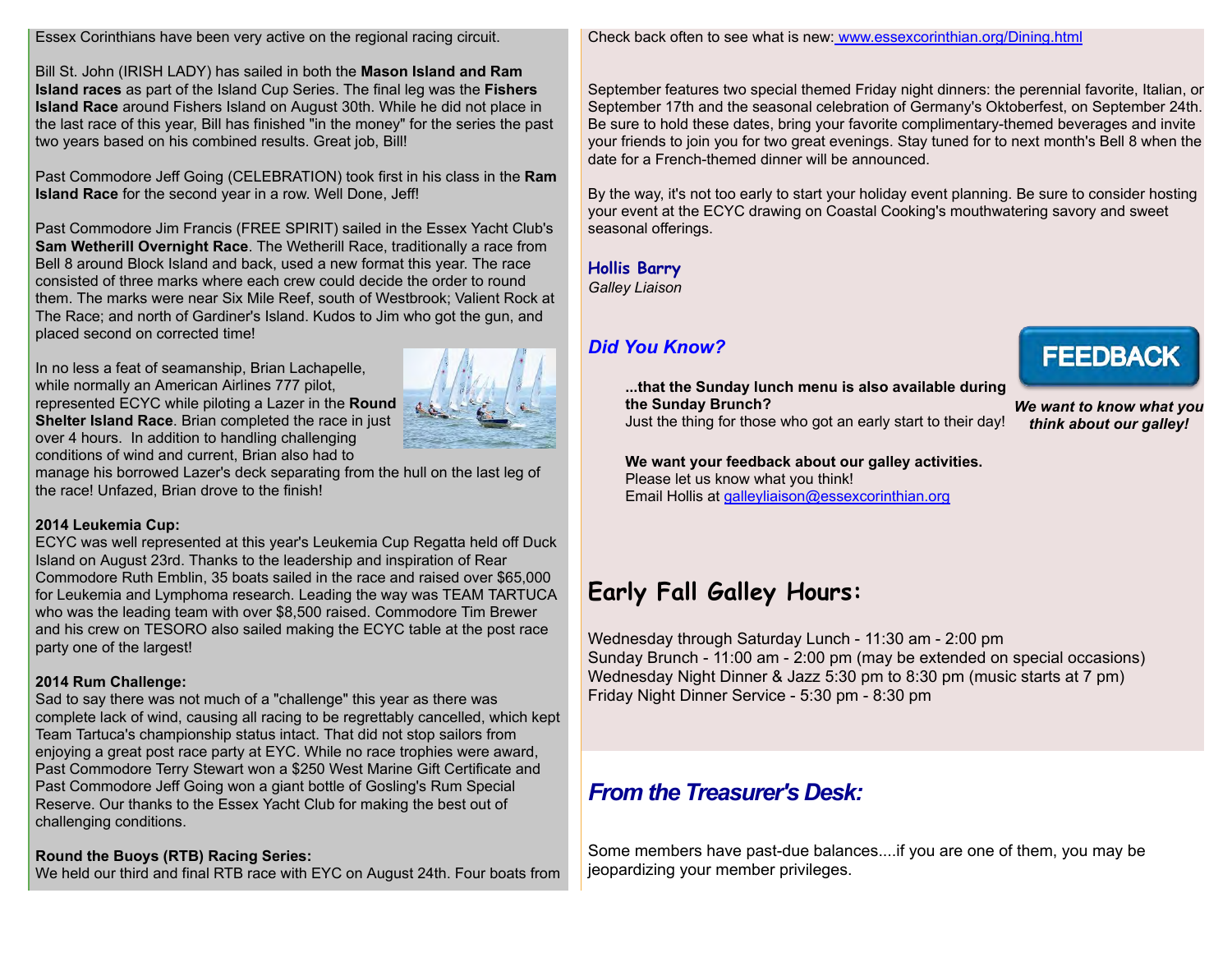

each club crossed the start south of Kate Hepburn's house. Anticipating light winds and the memory of the Rum "Unchallenge" still fresh in our minds, a short course was set involving two laps between the starting mark and Cornfield Point. We are extremely pleased and excited to report that Rod Hartung (GENESIS), in his very first sailboat race, came in FIRST on corrected time (this means using each boat's assigned handicap rating). Well

done, Rod! It must be noted that Rod engaged the sailing magic of Past Commodore Ed Birch as tactician and navigator!

*August RTB Results (Adj. Time):*

1. Genesis, Rod Hartung

- 2. Banshee, Bill Herlihy
- 3. Arran, Terry Stewart
- 4. Checkmate, Frank Flores
- 5. Aethereus, Duncan Syme
- 6. Tartuca, Peter Emblin
- 7. Beaumaris, Matt Myers
- 8. Blue Steel, Randal Osbourne

Thirteen boats competed in the series, with three boats completing all three.

#### *Overall Results:*

TARTUCA (ECYC): June 1st; July 1st; August 6th Total: 9 points = 1st ARRAN (ECYC): June 2nd; July 6th; August 3rd Total: 11 points = 2nd BEAUMARIS (EYC): June 6th; July 7th; August 7th Total: 20 points = 3rd

We also thank Cheryl Arndt (Entertainment Chair) for her terrific support of the fun post race parties. Kudos also to Mark and Suzette Bavolac for their help at the grill.

Finally, thanks to our Race Committee members who helped with the Finish Boats: Andy Roussel, Peter Kamford, Mark Bavolack, Adam McEwen, and Cate Beckstein.

#### **Upcoming Events:**

#### **2014 Cross Sound Challenge (XSC) - Saturday, September 20th**

The XSC, now in its second year, is ECYC's premier off short sailing event. Given the success of last year's race, the Eastern Connecticut Sailing Association (ECSA), our regional sailing "league", has designated the XSC as a

Your club depends on dues & consumption payments; without them we cannot run the club efficiently and offer all you have come to expect from ECYC.

Please send your payment to Elaine today! Thank you.

**Debra Wallis** *Treasurer*

# *Burgee(s) of the Month:*

*Answer to last month's question: What is the oldest burgee in our collection?* 

The extensive burgee collection on display at ECYC was started shortly after the club was founded in 1984. The first burgee is actually not a yacht club burgee but rather a boat class pennant from The



Matthews Boat Company, donated by charter members Connie and Don Connor.



Matthews Bo ats were built in Port Clinton, Ohio from late 1800 s until 1975. They were mostly power boats beginning at 40 feet. The Connie and Don's Matthews was a 45 triple cabin with a command bridge.

The local Matthews Boat dealer was non other than Stu Ingersoll, stalwart of the Essex Corinthian Jazz Band, when he owned and operated the Essex Boat **Works** 

#### *Connie and Don not only donated the first burgee but our newest one as well from the Oak Orchard Yacht Club.*

The Oak Orchard Yacht Club was founded in 1938 in Watersport, NY; 45 minutes west of Rochester on the Oak Orchard River near its mouth into Lake Ontario. The club activities centered on cruising, both sail and power, and an active one design racing program. For more information, please see: www. http://ooyc.org.

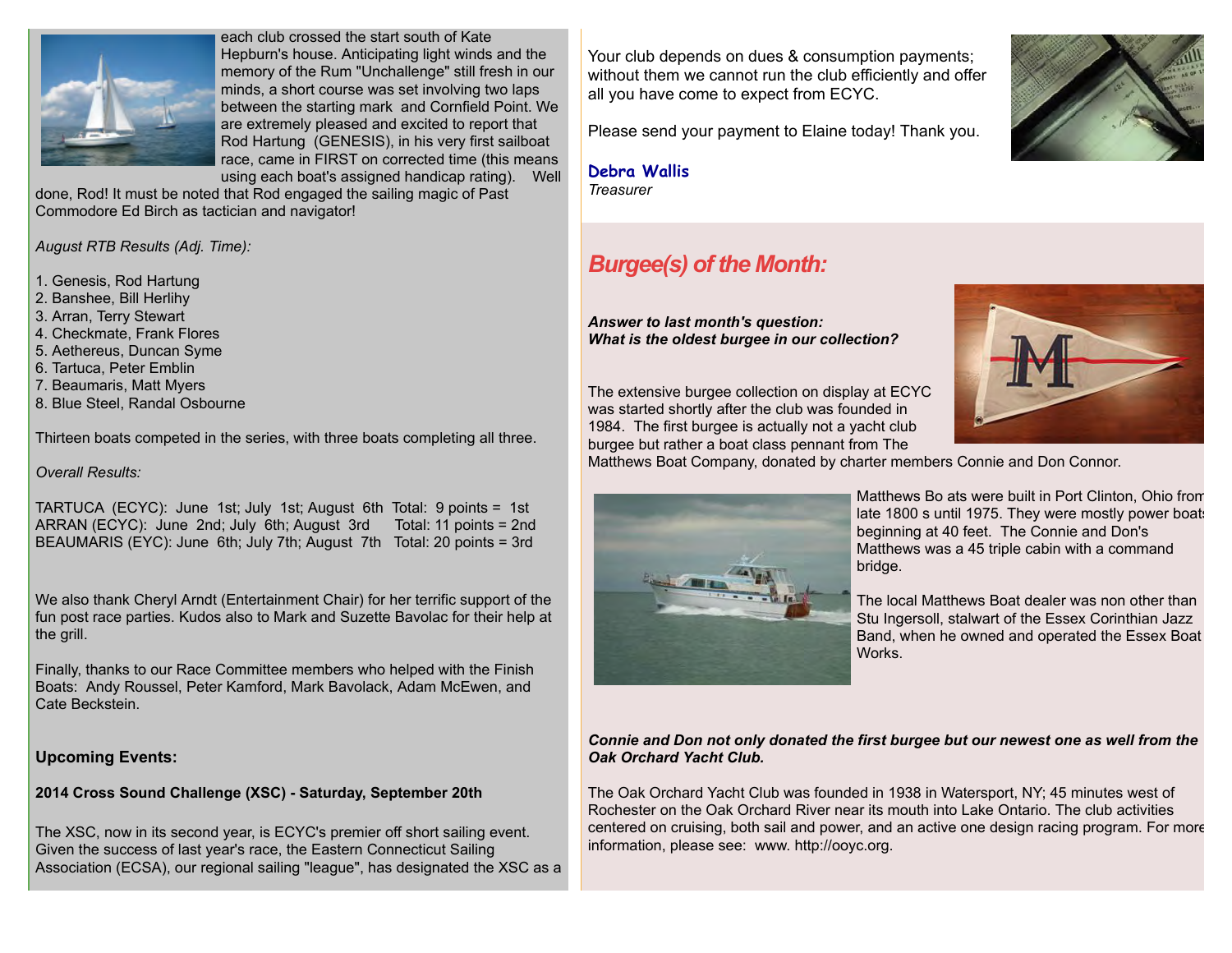points race towards seasonal results being accumulated by racing yachts from New Haven to Rhode Island. All ECYC sailors are strongly encouraged to SIGN UP.

See http://www.essexcorinthian.org/ecyc-cross-sound-challenge.html.

The XSC, as a major regatta on the ECSA circuit, will of course be followed by a major party at the club. Cheryl Arndt is running the event, ably assisted by Val Votto, Membership Chair, who will act as the party coordinator. Both will greatly appreciate your help. Please reach out to Val at valerie@vottolaw.com.

Party tickets are \$15 each and are available to everyone, crew, sailor, and anyone else interested!

#### **2014 Tri Club River Race Series**

A special tradition shared by our club with the Essex and Pettipaug Yacht Clubs is the Tri Club River Racing Series.

Each race is named in memory of a beloved member of the sponsoring club, starting with the EYC Willets Race on October 4th, followed by our own Tom Clark Race on October 11th, and concluding with the Charles Birch Race on October 18th. Stay tuned for the Notice of Race and registration form.

#### **Fall ECYC Hamburg Cove Raft Up - Sunday, September 28th**



Always a club favorite. Mark your calendars and stay tuned for an e-blast with all the details!

**John Philip Sousa Award Nominations**

Please let Rear Commodore Ruth Emblin of your nominations for the John Philips Sousa Award, given to ECYC yacht that had the most impressive voyage of the year. We are looking to the yachts that sailed the greatest distance from Essex.

#### **Terry Stewart**

*Race Committee Chair & Immediate Past Commodore* Email: racechair@essexcorinthian.org



# *MEMBER OF THE MONTH*

## **Ruth Emblin**



Fluent in several languages and with expertise in the field of communications, Ruth is invaluable to ECYC as our "Fleet Communicator". In addition to many regular duties in her first year as Rear Commodore, Ruth spends long hours maintaining our website, creating e-blasts, and editing the many Bell 8 draft submissions, adding photos and doing the graphic design that transforms our mere musings into the Bell 8 you see each month. We've come to call the process of turning our scratch notes into a composition of words, images and colors "Ruthenizing".

From dinner menus and tee shirts to special cakes and baseball

caps, the fruits of her graphic design talents can be seen all around the club. In her "spare" time, Ruth runs a business in graphic design and completes translations for companies in Germany, her native country. She is an accomplished scuba diver and devotes time and energy to her dive club as past president and newsletter director. Along with her husband Peter of 28 years, the Emblins have embraced the club in every way, campaigned their sailboat Tartuca in the ECSA and have helped to establish an ECYC green consciousness.

Ruth has been a huge supporter of the LLS Leukemia Cup. Under Ruth's direction, the fundraising kick-off event was hosted by ECYC and featured a presentation by one of America's yachting dignitaries, Gary Jobson. Last month Ruth, Peter and Team Tartuca competed in the Leukemia Cup Regatta. Although they placed 6th in their class on a light wind day, they took First Place in the real event, raising approximately \$8,500 for the LLS, which was \$3,000 more than the second place fund raiser!

*Every month, we want to highlight a particular member or members who has/have fully embraced the Corinthian Spirit! If you would like to nominate someone for this honor, please send an email with the name, photo (if you have one - or we will try to find one) and a short description of why your nominee should be listed as the Member of the Month to rearcommodore@essexcorinthian.org.*

**Who will be the Member of the Month for October 2014?**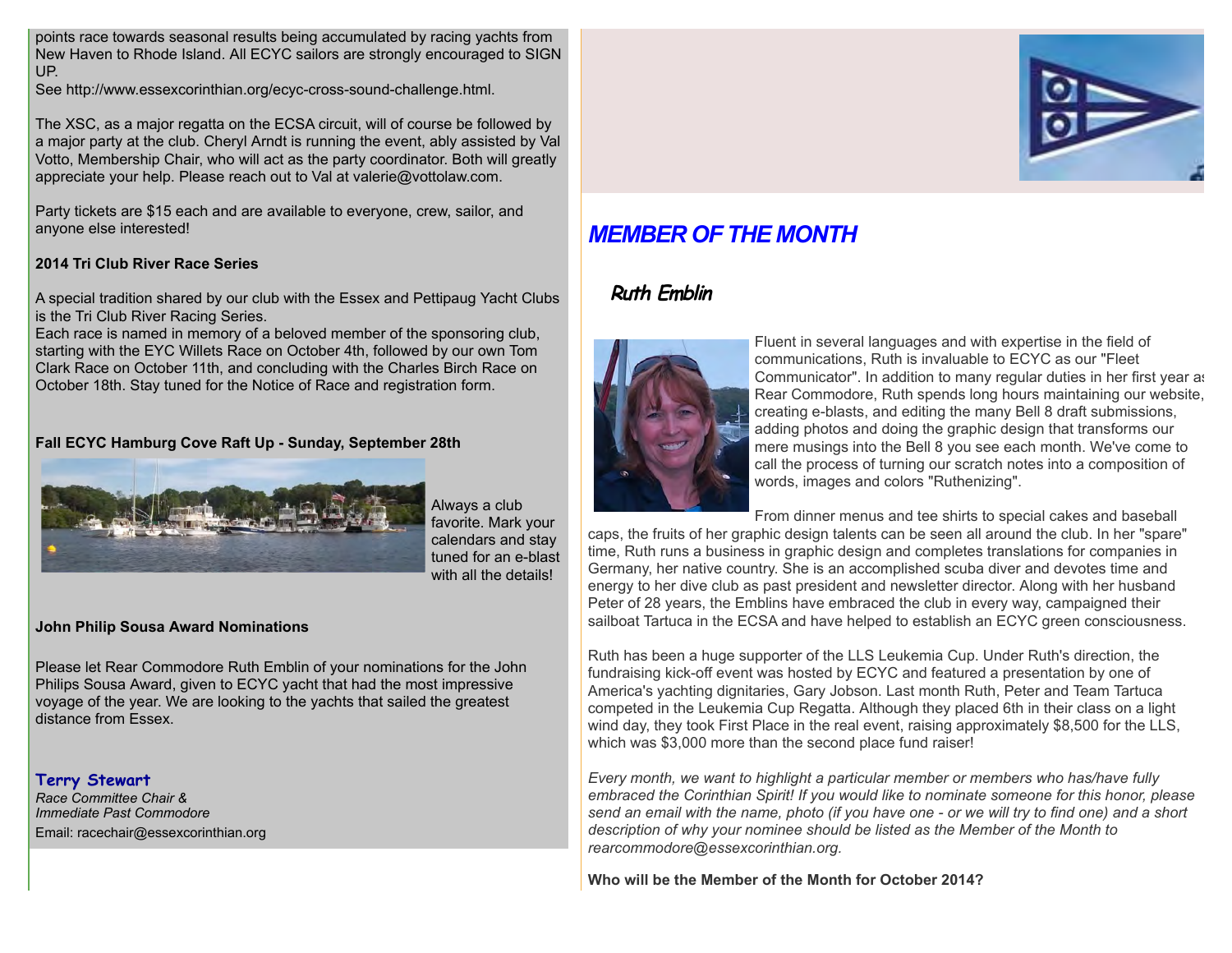### *House Committee Update:*

All who have visited the club in the last couple weeks should have noticed a much improved appearance. As of August 16 a new cleaning services provider has been engaged. After an initial extended session to "get the club to their standards", their normal cleaning sessions have returned fantastic results. The main floor has shine again, the heads sparkle, dust is a rare find. Believe this to be "the beginning of a beautiful friendship" with Cleaning Services, owned by Amy Roberts-Perry.

Steve Rodstrom continued his relentless pursuit of getting the 100 little things always on the "to do" list with his coordination of Brewers completing the provisioning of an outdoor water spigot, the addition of shelving for storage of Ideal 18 sails in storage room, second story power washing scheduled for Weds 9/3, and the planning for dock upgrades.

As the summer season is drawing to a close, fall projects will now be defined and work days scheduled. One activity requiring attention will be the river front deck. Once again it is in need of a new coat of stain. Whereas details are yet to be finalized, suffice it to say there will be notice of scheduling and needs soon.

I hope everyone enjoyed the summer of 2014, and will continue to enjoy the summer-like weather of September.

**Chuck Grusse House Chair**

### *Entertainment Committee Update:*

We successfully pulled off a joint RTB post-race party with EYC. It was declared to be "a party with the most relaxed atmospheres ever", and received other, very positive feedback. Kudos to all my committee helpers who showed up to help. A big "thank you" to Mark Bavolac for his expertise on the grill. The hamburgers arrived frozen, but with a little bit of chiseling and slow grilling we were able to feed everyone.

We are moving forward on the Cross Sound Challenge or XSC, our next party to be held after the regatta on September 20th. I have started to solicit helpers, so if you want to get involved and are available on the 20th, let me know and we will find you work!

Did you know that our Corinthian Jazz Band sing for their supper (and libation) They volunteer to sing here at the club all summer for your entertainment . As they start their last month here before moving to their more lucrative gig at Bill's Seafood, please come and give them your support.

# *Green Tip Of The Month*

### **California Bans Single Use Plastic Bags!**

In a landmark decision the State of California has banned the use of single-use plastic bags. Several other states (among them NY) are also considering a ban, but we all know that it takes a long time for a bill to be passed through both the House and the Senate, and the plastic bag industry has a powerful lobby. So why not do our part in reducing plastic bag use? Without being forced to by a state law! Because we can make a difference.



*Single-use plastic bags are extremely dangerous for fish, birds, turtles and other animals*

compose, and some materials used will never really decompose but turn into very small particles that end up in our water supplies and are ingested by animals), end up on roadsides in fields, in the water. It is not a happy sight to sail past these floating reminders of our consumer society. And the solution is really easy, if you think about it....

Almost all supermarkets offer re-usable bags these days. They are sturdy and can be packed much more efficiently than those flimsy plastic bags. We even use the larger versions on our boat, they make lugging supplies from sheets and towels to food easy and convenient. Many companies give away (nice looking) promotional bags, we have a whole collection of them, and we keep some at home, some in the car, and several on the boat. One of my favorites is a large fabric bag from a whole foods market, it fits plenty of 'stuff' and can even be washed.



If there is interest among our members, I am going to design an "official" ECYC reusable shopping bag. The fewer plastic bags we use here in our beautiful state, the better for everyone. Let me know what you think!

Happy and safe boating!

**Ruth Emblin** *Rear Commodore & Fleet Communicator*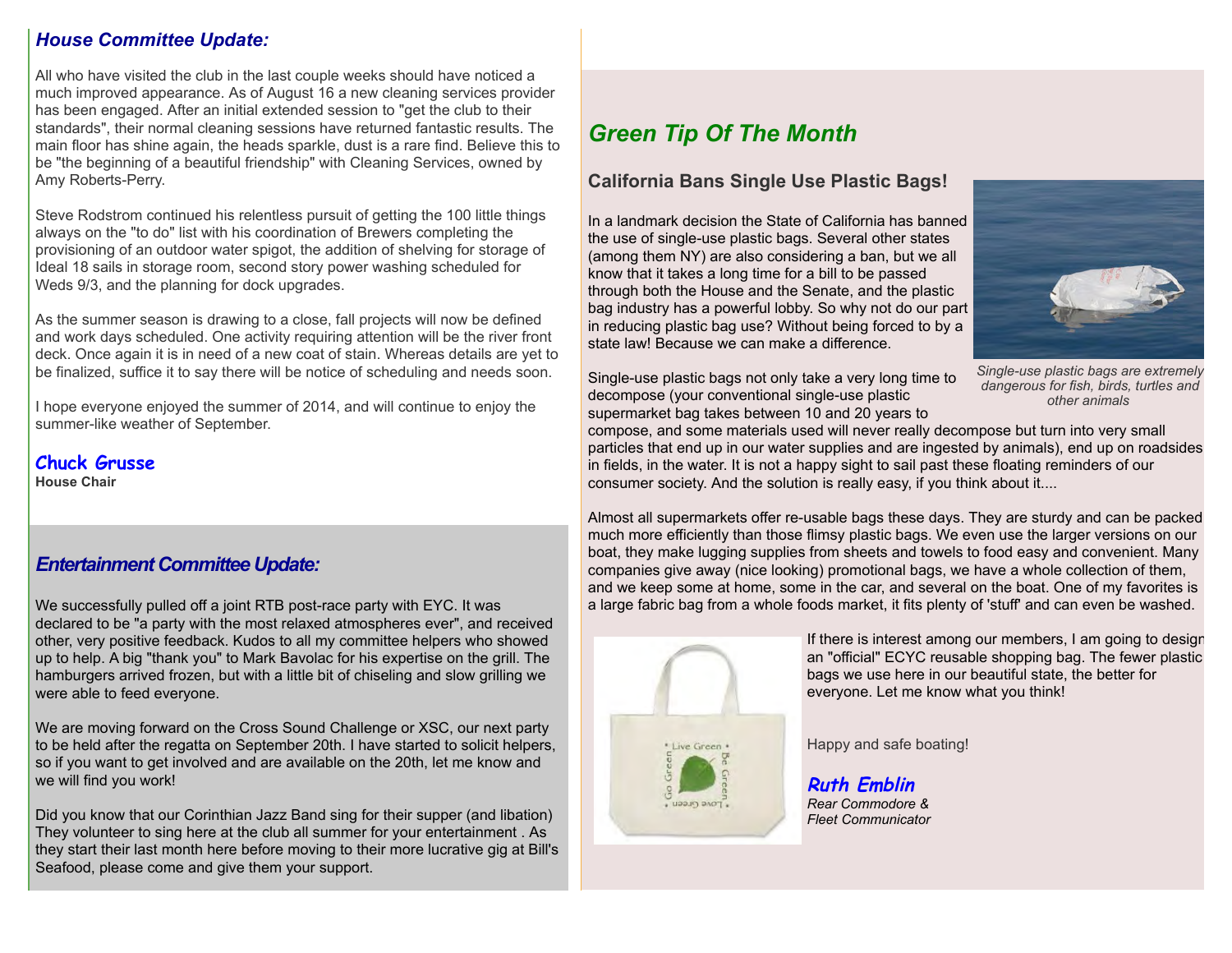We have been trying very hard to bring you great entertainment on Wednesday nights. This last Wednesday we featured a new group of artists, Jos, Matt and Justin. They entertained us with a different style of Jazz, which was very well received. In fact we all ended up on the deck, for what was one really nice night of music, good food and friends.



We are planning our Commodores' Gala and 30th Birthday Party, scheduled for Nov 1st.

So far, Ed Birch has answered the call for Commodore's special memories. We are looking to past Commodores to tell us about a special moment in your time on the ECYC Bridge, one that truly encompasses the spirit of our club, a moment in your life that you still tell your kids and grandchildren about... We want to put those moments together with pictures and even video, for this event.

If YOU have a moment in time, as a member, we would like to hear from you, too. What makes you want to be a member here? For me, as a relatively new member, it is the friendship and camaraderie. I thank Terry Stewart for welcoming us with open arms, despite the fact we are "power boaters", as our 10' Trinka sailboat needs a larger boat to transport it!

Please call me at 860 227-1363 or email me at events@essexcorinthian.org.

**Cheryl Arndt Entertainment Chair**

### *CALLING ALL ECYC BAKERS!*

What is a party without dessert?

If you love to bake and would like to donate a dessert to our Cross Sound Challenge Party, please contact Cheryl or Val to let them know what you are bringing!

There might even be a prize for the best dessert....!

# *WHAT'S NEW AT THE SHIP'S STORE:*

# *Fall Is Coming.... How About A Nice Vest?*



**Vhe Ship's Store** 

**The Ship's Store has all types of fleece sweaters, vests and wind vests, as well as long-sleeved shirts available.** 

#### **Fleece vests are on sale in September! \$10 off per vest!**

Come see the Sailor Bag models we carry, from small wristlets to weekender duffles. Sailorbags are great quality bags you will enjoy for a long time. Contact Jean Brewer for details and pricing!

**Also available now, our Cross**

**Sound Challenge event t-shirt. Pre-orders are accepted now. Long-sleeved, white t-shirt with XSC logo on the back and ECYC burgee on the front, \$20 for sizes S through XL, \$22 for XXL. Limited quantities, so order now!**

See Jean Brewer at the Ship's Store for all the new items she has added to the store's selection and check back frequently for any new *special offers!*



*The Essex Corinthian Yacht Club's Bell 8 Newsletter is a monthly publication issued by the*